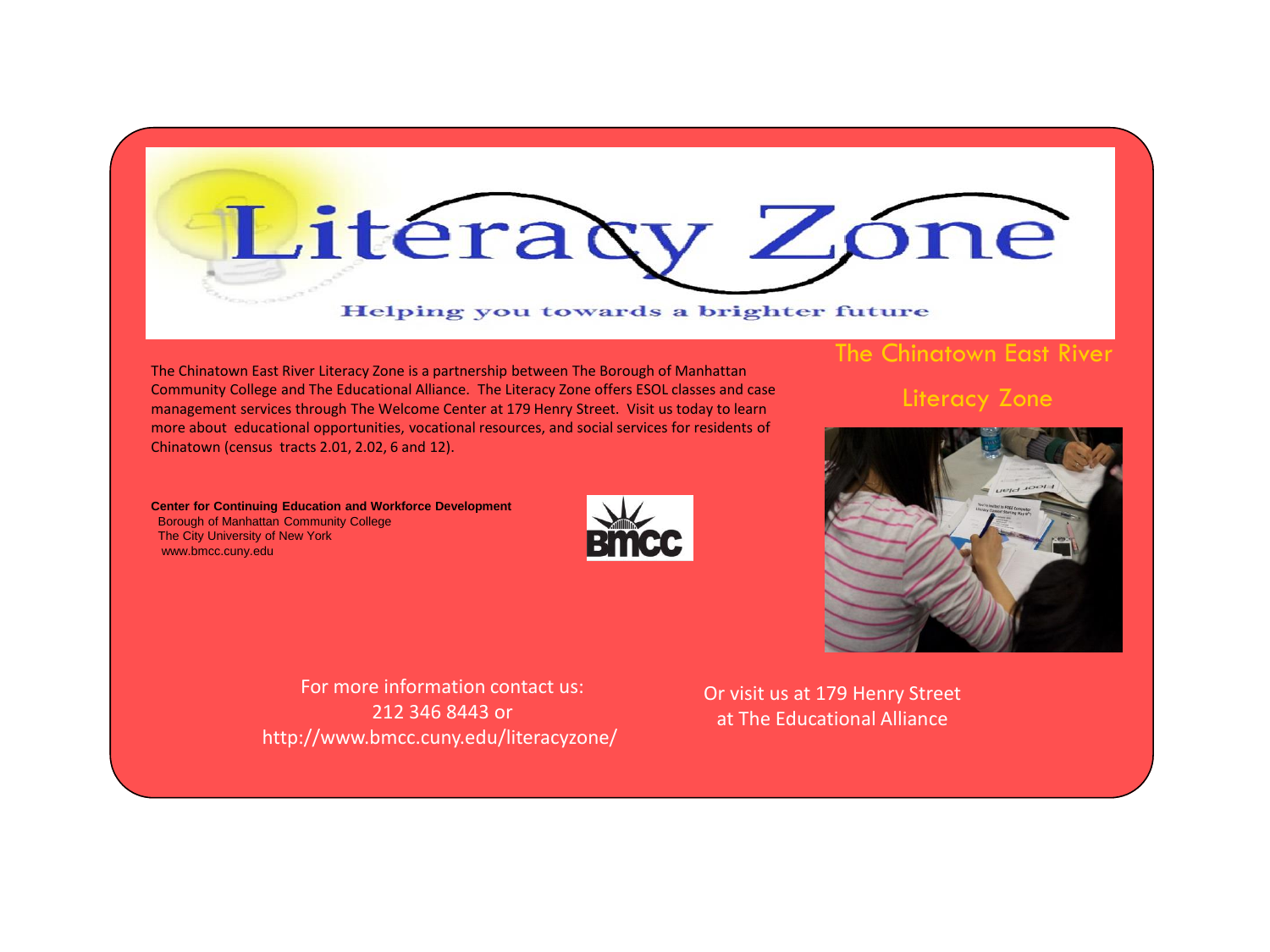Services available at The Chinatown East River Literacy Zone Welcome Center:

## English classes

Referrals to High School Equivalency, Adult Basic Education, and Computer Literacy classes

Information on college and training

opportunities

Health, Family and Financial Literacy **Workshops** 

- Public Benefits Screening
- Financial Literacy coaching
- College Knowledge Seminars

**Come in and see how we can help you with your education needs**

Phone: 212 346 8443 http://www.bmcc.cuny.edu/literacyzone/

## **The Chinatown East River Literacy Zone Welcome Center**

**179 Henry Street** 

**New York, NY 10002**

Located at The Educational Alliance Ground Level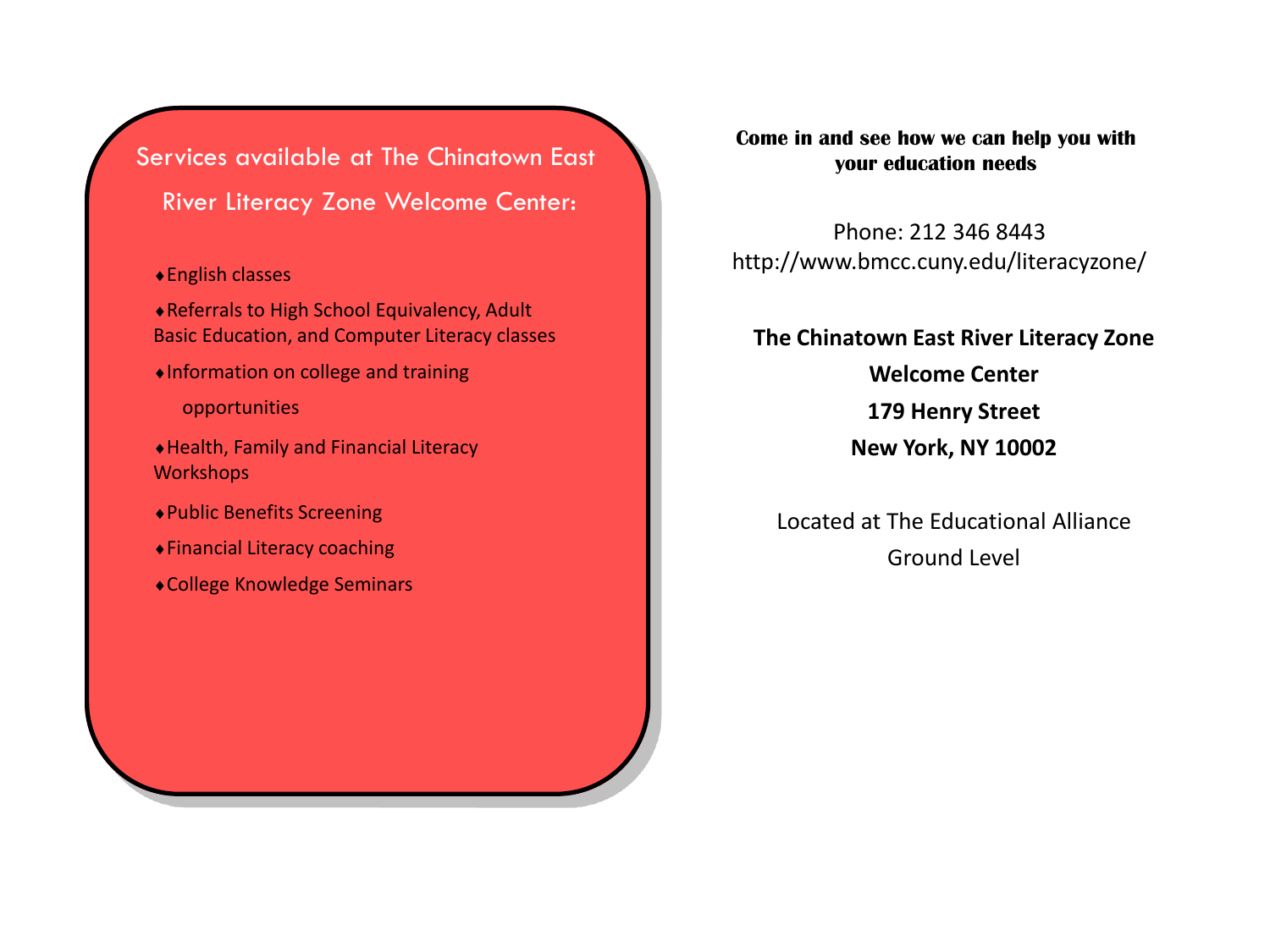Chinatown East River Literacy Zone provides referrals for the following services:

- **Conversation classes for ESOL students and Computer literacy classes**
- **Head Start and Early Head Start**
- **WIC and SNAP**
- **Resume preparation**
- **Financial services consultation**
- **Deferred Action for Childhood Arrivals (DACA) processing**
- **Voucher training, academic support and counseling for veterans**
- **Transitional services to formerly incarcerated**
- **Referrals to ACCESS-VR funded programs and Independent Living Centers**